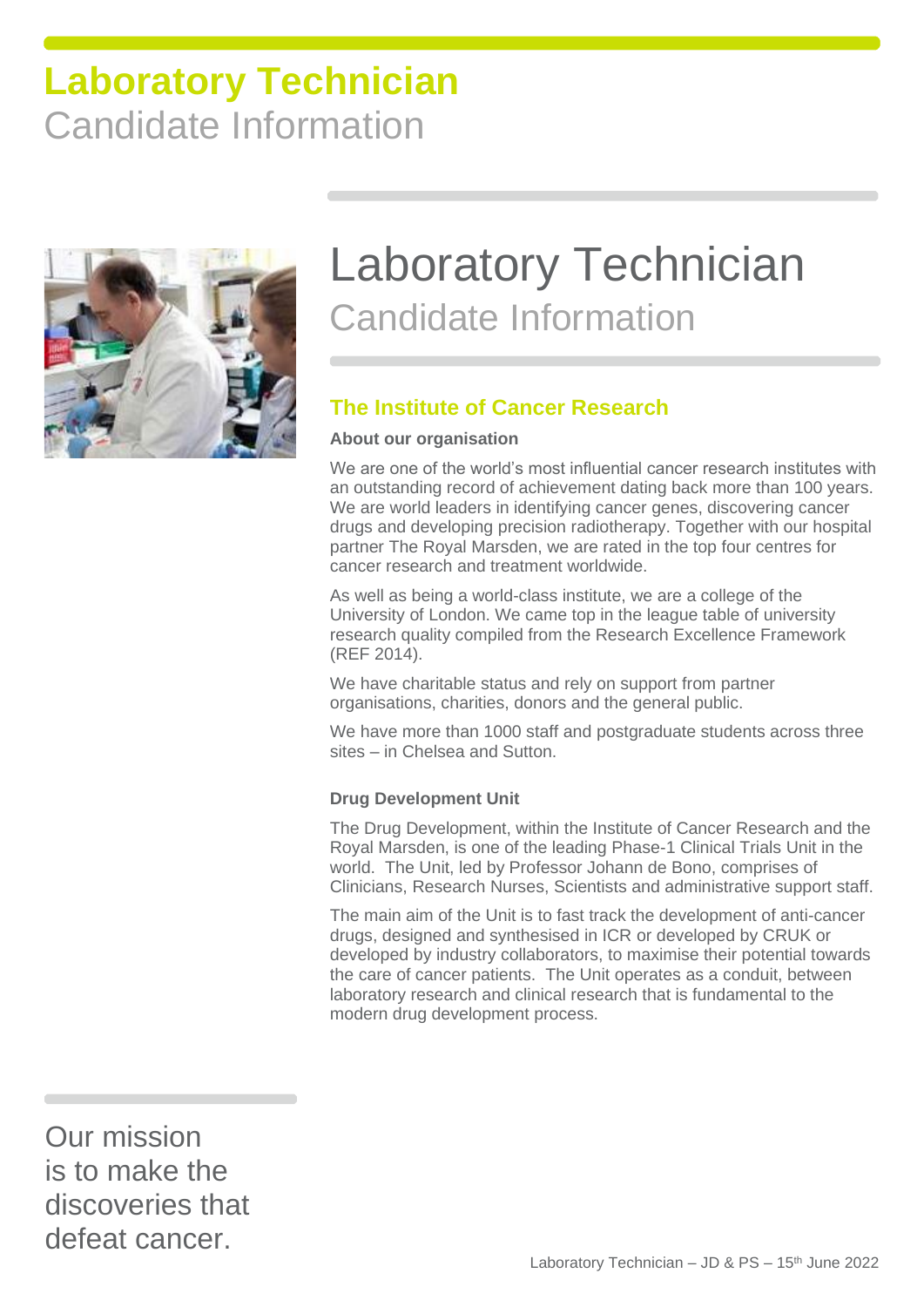#### **Our values**

The ICR has a highly skilled and committed workforce, with a wide variety of roles, each requiring different skills. But whether you work as a researcher, or work as part of our corporate team, your work and behaviour is underpinned by these six values. They are what bring us together as one team - as 'One ICR'.

#### **Pursuing excellence**

We aspire to excellence in everything we do, and aim to be leaders in our field.

#### **Acting with Integrity**

We promote an open and honest environment that gives credit and acknowledges mistakes, so that our actions stand up to scrutiny.

#### **Valuing all our people**

We value the contribution of all our people, help them reach their full potential, and treat everyone with kindness and respect.



#### **Working together**

We collaborate with colleagues and partners to bring together different skills, resources and perspectives.



#### **Leading innovation**

We do things differently in ways that no one else has done before, and share the expertise and learning we gain.



#### **Making a difference**

We all play our part, doing a little bit more, a little bit better, to help improve the lives of people with cancer.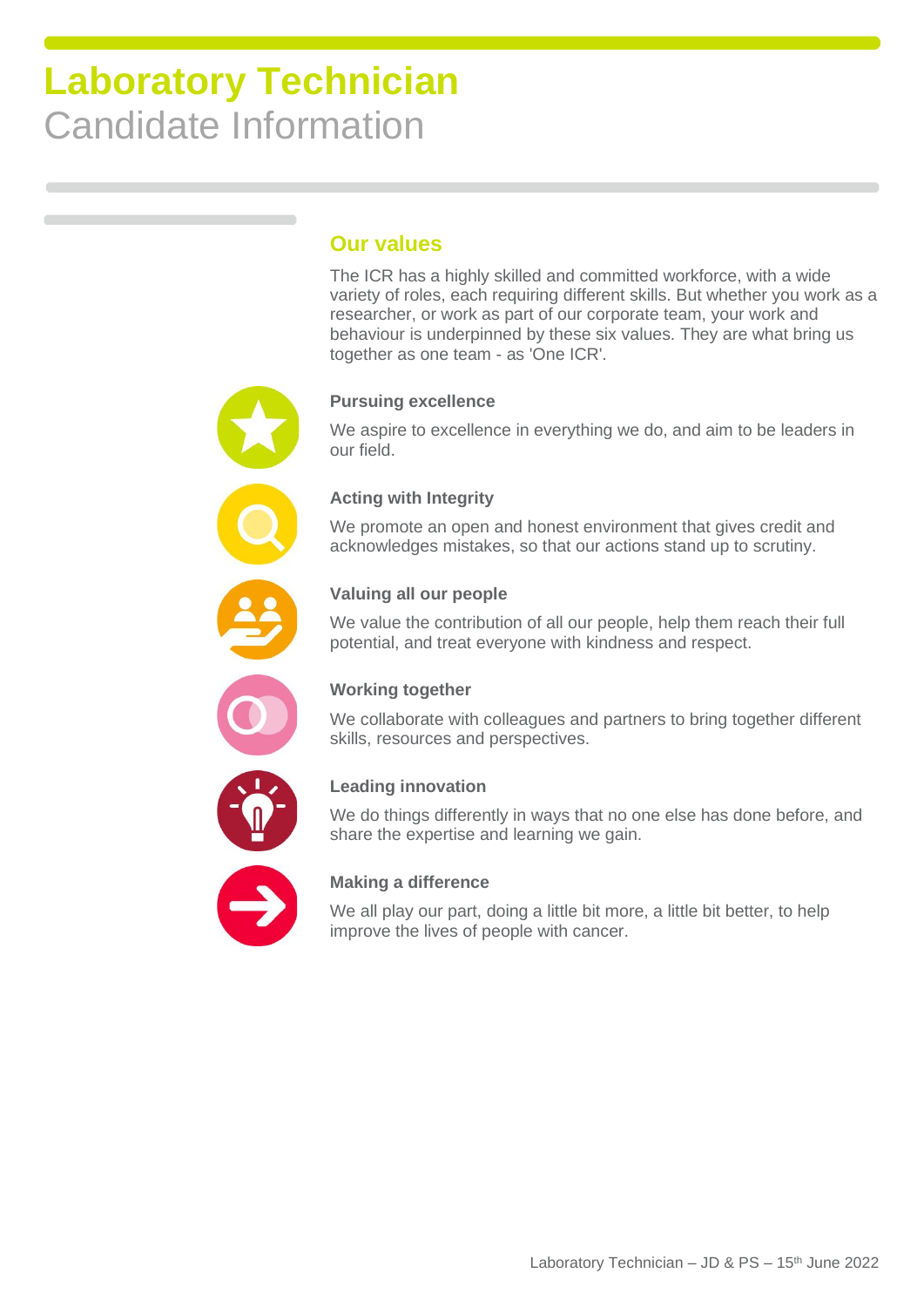Job

description

| <b>Department / division:</b> | Drug Development Unit / Clinical Studies                                                                                                                                                                                                                                                            |
|-------------------------------|-----------------------------------------------------------------------------------------------------------------------------------------------------------------------------------------------------------------------------------------------------------------------------------------------------|
| Pay grade / staff group:      | Scientific Professional 7, Scientific Officer                                                                                                                                                                                                                                                       |
| <b>Hours / duration:</b>      | Full time (35 hours per week)<br>Monday to Friday<br>8am to 6pm (Hours range)<br>Fixed term contract for 1 year                                                                                                                                                                                     |
| <b>Reports to:</b>            | <b>Laboratory Manager</b>                                                                                                                                                                                                                                                                           |
|                               | Oak Ward Lab Higher Scientific Officer                                                                                                                                                                                                                                                              |
| <b>Accountable to:</b>        | <b>Head of Operations, Consultants</b><br>Senior GCP Compliance Manager<br>Oak Ward Matron                                                                                                                                                                                                          |
| Main purpose of the job:      | <b>Laboratory Technician:</b>                                                                                                                                                                                                                                                                       |
|                               | To be based in the laboratory on the Royal<br>Marsden Oak Ward.                                                                                                                                                                                                                                     |
|                               | To be responsible for the organisation and<br>general maintenance of the laboratory,<br>ensuring that clinical trial sample processing,<br>storage and shipment are performed in<br>compliance with the protocol and GCP.                                                                           |
|                               | To work with the Higher Scientific Officer<br>and ensure that procedures are developed,<br>documented and implemented to maintain<br>the integrity of all clinical trial samples and to<br>provide a complete audit trail from<br>processing, through storage and shipment to<br>the study sponsor. |
|                               | To process a large number of blood<br>samples, prepare samples for shipment as<br>required by sponsor companies.                                                                                                                                                                                    |
|                               | To act as the main point of contact for<br>delivery of supplies, sample queries and<br>shipment.                                                                                                                                                                                                    |
|                               | To manage trial amendments related to<br>laboratory processes.                                                                                                                                                                                                                                      |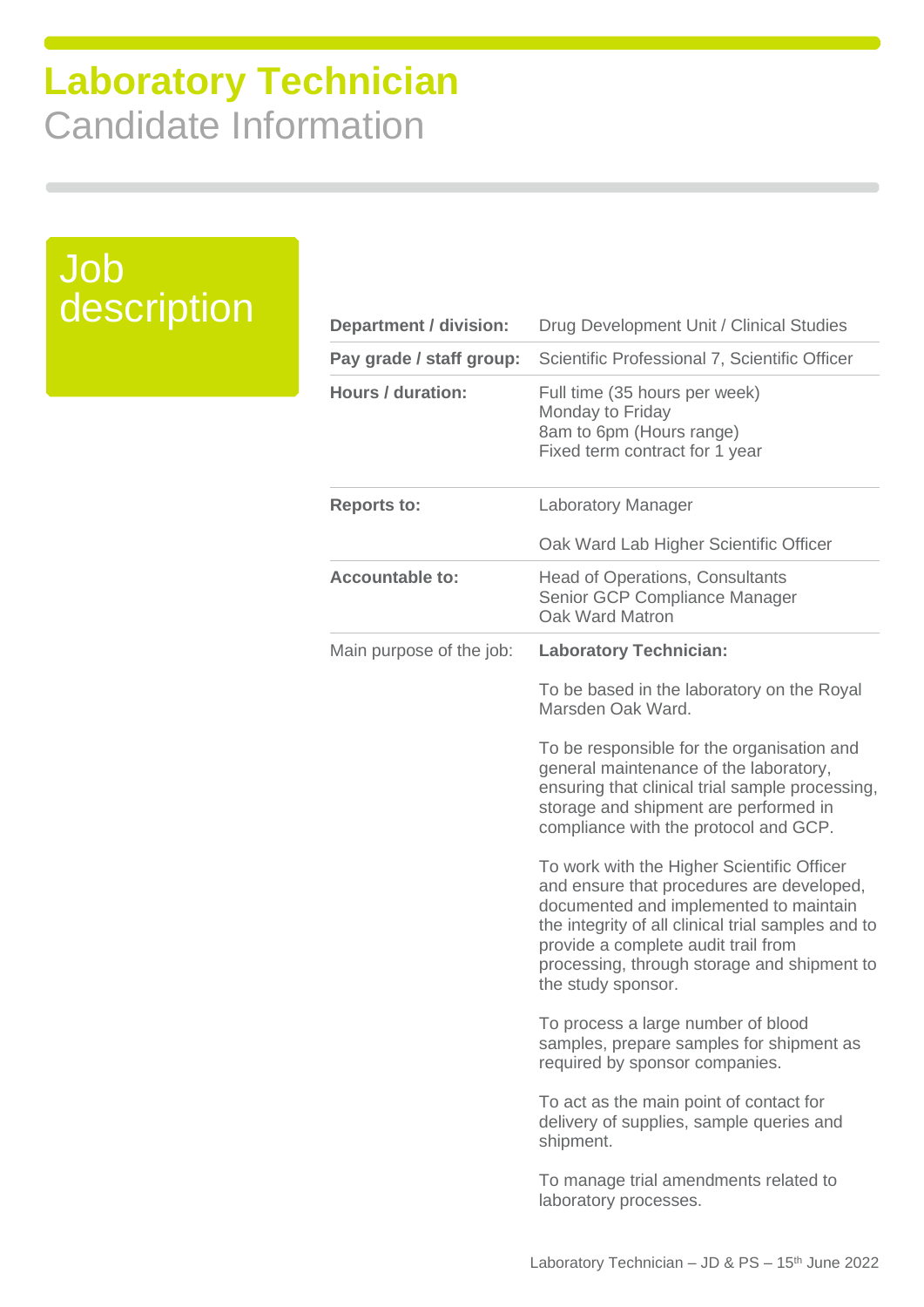To carry out work to an extremely high standard to comply with GCP, regulatory and sponsor requirements

### **Duties and responsibilities:**

#### **Management of Oak Ward Laboratory**

- To work with the Laboratory Manager to develop a standardised procedure and documentation for sample processing for each trial specific protocol including amendments of trial protocol and lab manual.
- Work with the Laboratory Manager, Study Managers and Lead Trial Nurses to design a generic 'log in' system for all trial related samples.
- Develop and maintain sample records and freezer logs such that a database of all tissues stored within the unit is maintained.
- Maintain accurate records of freezer, fridge and cupboard temperatures in accordance with GCP
- To ensure that laboratory stocks are stored appropriately on receipt, ensure stock rotation to avoid expiration and order new stock from numerous suppliers to ensure a continuous service is provided.
- To work in a flexible manner, be organised, to ensure the laboratory will be covered between 8am and 6pm.

### **Sample Processing, Storage and Shipment**

- Maintain sample logs, shipping records, stock lists with extreme accuracy.
- Assist in the maintenance and development of trial specific guidelines (using advanced Microsoft Word & Excel documents) for blood sampling and processing.
- Prepare trial specific collection kits in a timely manner in preparation for patient attendance for sampling days, as per trial specific guidelines.
- Check all samples before processing to ensure adequate identification.
- Process and store blood samples in compliance with the clinical study protocol.
- Liaise with the sponsor company and follow laboratory manual quidelines to arrange sample shipments as required.
- Prepare and send samples to external/internal reference laboratories via specified couriers as per trial specific guidelines, completing requisition forms accurately and shipping in a timely manner.
- Ensure that all samples are packaged and transported according to sponsor requirements, following the IATA guidelines and completing the relevant legal documentation and labelling the packaging for high risk samples.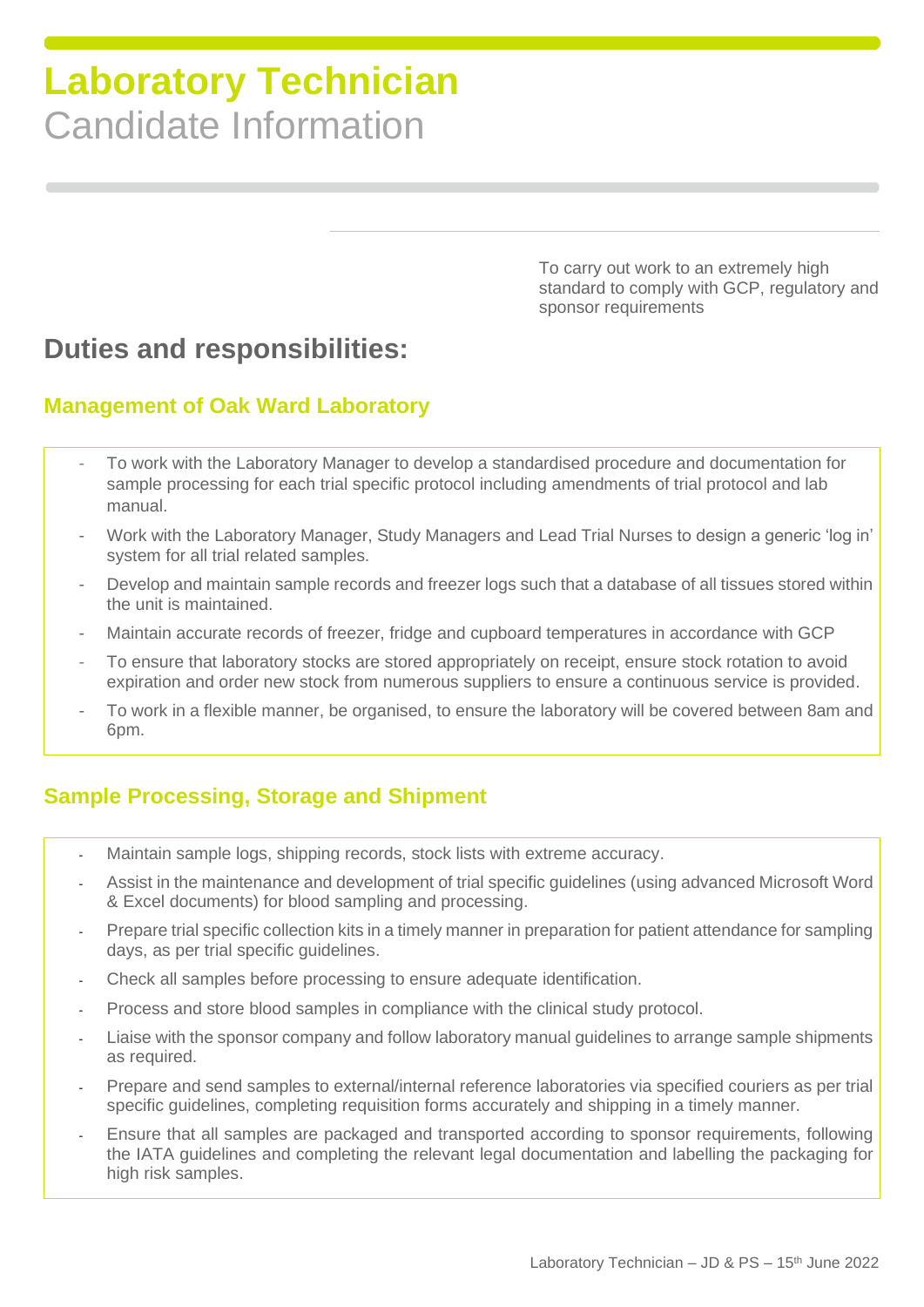### **Laboratory Equipment Monitoring**

- To undertake routine daily, weekly, monthly and as necessary maintenance, cleaning and troubleshooting on equipment within the laboratory to ensure correct functioning.
- Liaise with appropriate departments or suppliers to ensure servicing, calibration and repair of all equipment.
- Responsible for weekly cleaning of equipment and defrosting of freezers as required.
- Responsible for producing temperature monitoring reports and sample custody reports in a timely manner.
- Perform laboratory tasks to ensure the cleanliness and organization of the unit.

### **Communication & Liaison**

- To remain up to date on trial protocols, lab manuals, the applicable regulatory requirements, and any changes and developments within the unit.
- Act as the first point of contact for the unit with regards to laboratory/sample matters, dealing with a wide range of enquiries.
- Communicate with DDU staff as required regarding sample collection procedures, storage, timings and shipment etc.
- Answer telephone calls and email in a timely manner
- Refer to senior staff where appropriate. Attend unit meetings as required to give feedback on processes and laboratory management.
- Liaise with sponsor companies to assist with the laboratory aspects of setting up new trials (preparation of sample processing guidelines, sourcing of any required consumables, etc.).
- Attend Site Initiation Visits with DDU study team and trial sponsor companies.
- Facilitate laboratory tours for Clinical Research Associates and Pharma company representatives.

#### **Quality Management and Audits**

- To proactively contribute to and implement quality assurance systems.
- Understand and maintain all types of documentation with extreme accuracy within the laboratory
- Assist with the data collection for audits as required
- Facilitate regular audits of sample log in and storage compliance of freezer contents.
- Ensure that Good Clinical Practice is adhered to on a daily basis.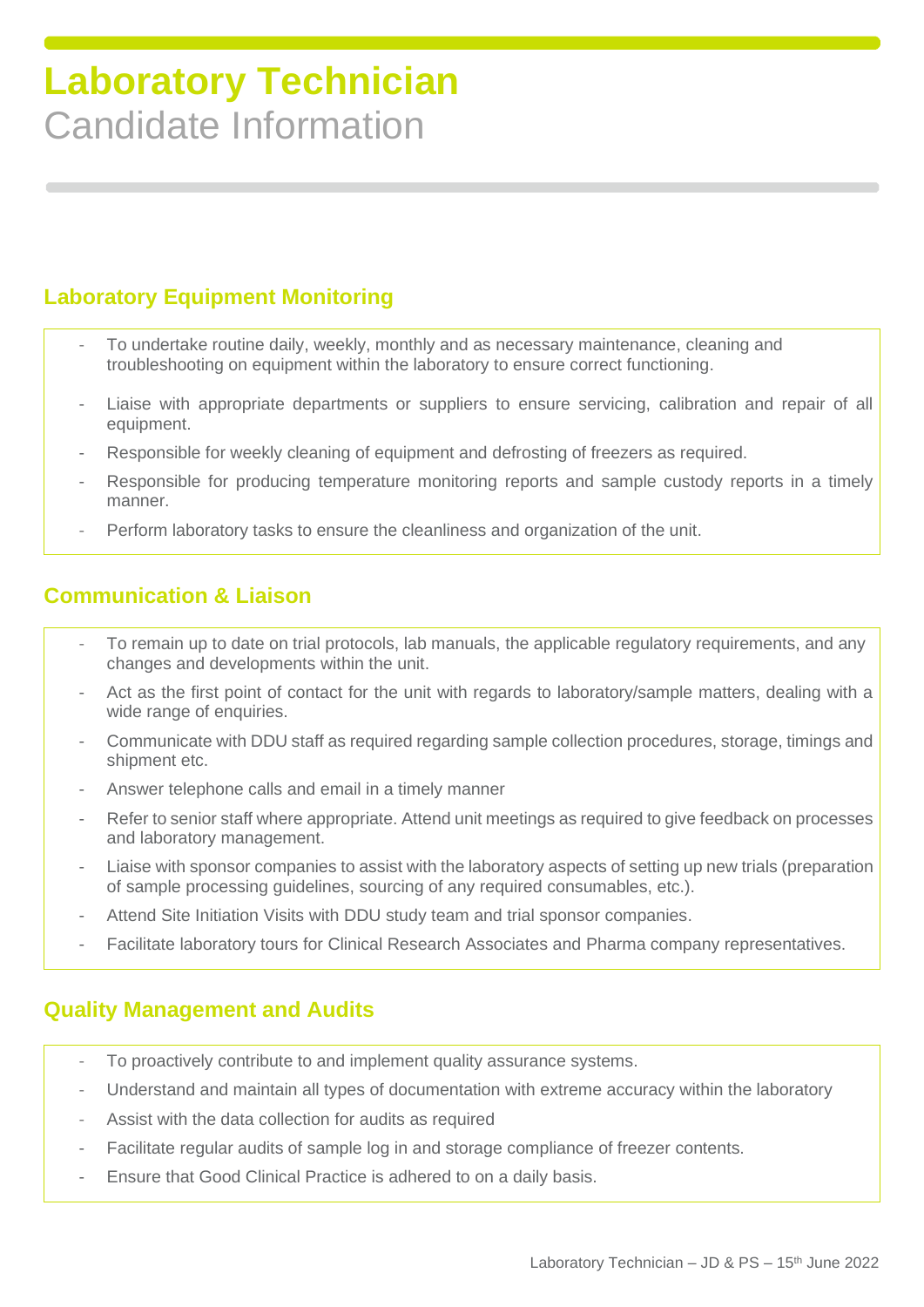### **Training**

- Maintain current certification in GCP & IATA.
- Participate in the induction of new nursing staff.
- Supervise and train other members of staff in the processing of trial samples.

### **Health & safety**

- Work within all H&S policies and trust policies in a safe manner.
- Understand the risks and potential risks when handling possibly highly infectious samples and takes extreme caution when using radioactive tracer or genetically modified tissues.
- Understand the duty of care towards colleagues, visitors and patients in maintaining a safe environment and safe working practices. Reports any defects noticed to senior staff.
- Understands the implications of COSHH and risk assessment documentation and works within defined control measures at all times.
- Maintains awareness of all emergency and major incident procedures, and acts accordingly in the event of an incident.
- Understands and adheres to trust policies for clinical waste disposal.
- Understands the reporting system for clinical incident reporting and uses it appropriately.

#### **General**

- Follow Standard operating Procedures (SOPs) at all time
- To work in a flexible manner, be organised, meet laboratory objectives and work to meet study deadlines.
- To adhere to the regulatory rules and safety regulations of the Institute of Cancer Research and relevant RMH Trust Guidelines & Policies
- Use resources efficiently and cost effectively.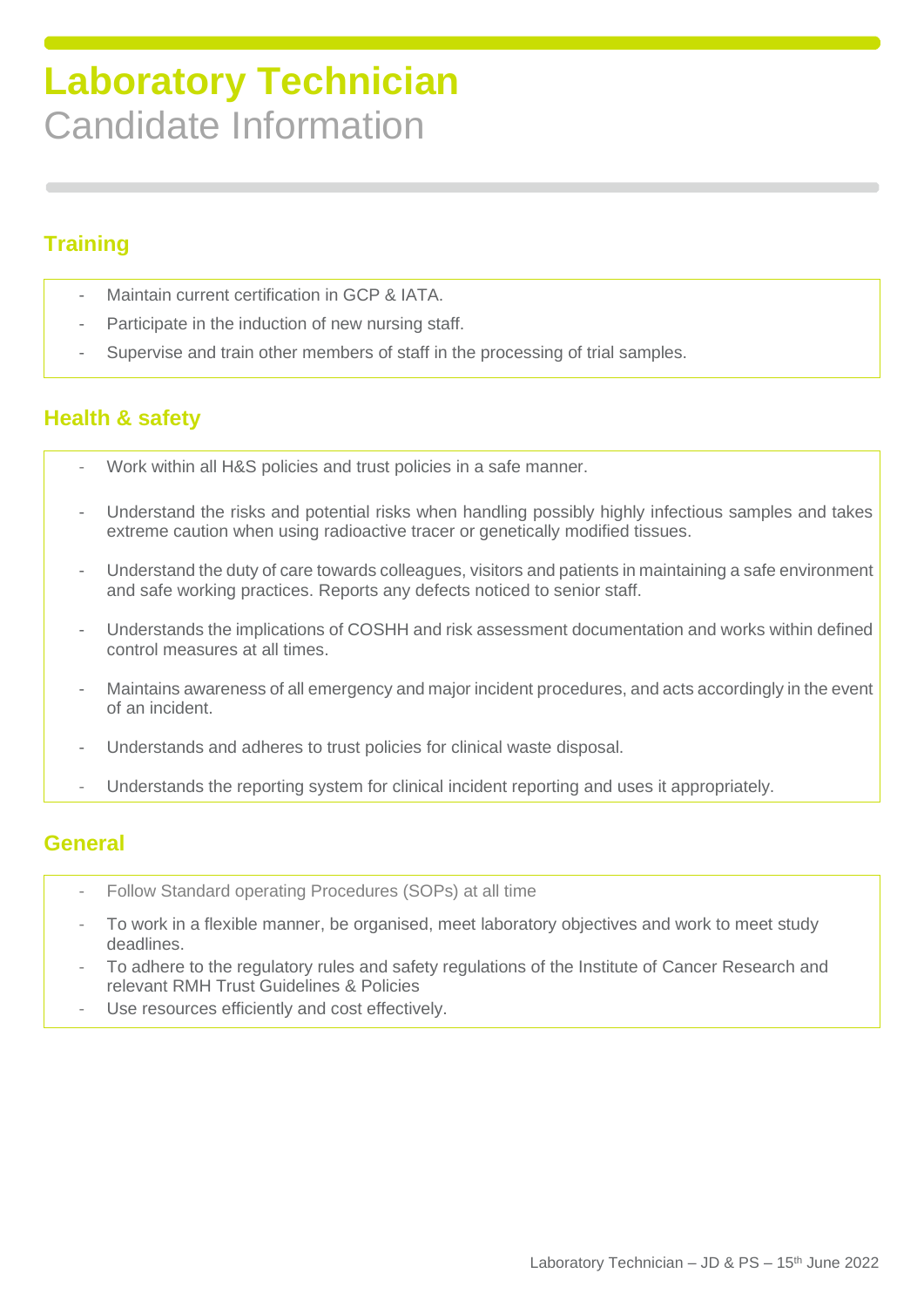### **Confidentiality**

All information concerning patients and staff must be held in the strictest confidence and may not be divulged to any unauthorised person at any time, unless to do so is in the best interest of the individual. In this instance a Senior Team Member would appropriately advise the post holder.

Computer data should only be accessed if this has been authorised and is necessary as part of your work.

The post holder must abide by the requirements of the Data Protection Act at all times.

Post holder may undertake any other work in line with the pay grade and as required for the team

This job description is a reflection of the present position and is subject to review and alteration in detail and emphasis in the light of future changes or development.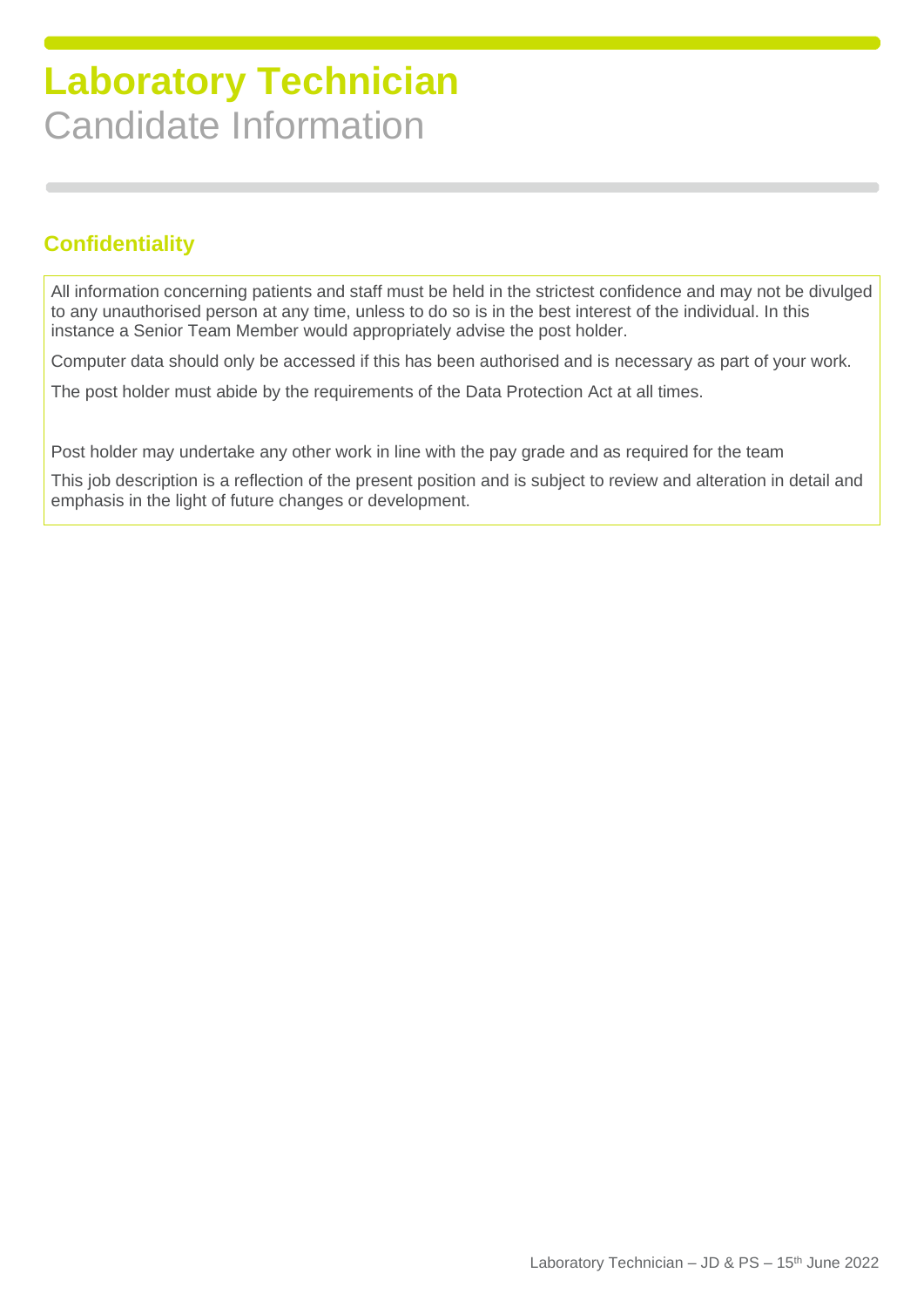## Person specification

### **Education and Knowledge**

| University Degree in a scientific discipline or Higher TEC/HND/C&G or similar qualification | Essential |
|---------------------------------------------------------------------------------------------|-----------|
| Knowledge of Good Clinical Practice and appropriate EU/UK regulations                       | Desirable |

### **Experience**

| Experience of working in a similar lab-based environment                                   | Essential |
|--------------------------------------------------------------------------------------------|-----------|
| Experience of processing samples from clinical trial patients and associated documentation | Desirable |
| Experience of routine maintenance of laboratory equipment                                  |           |
| Experience of working to GCP                                                               | Desirable |

#### **Skills**

| A methodical approach, the ability to pay attention to detail                             |           |
|-------------------------------------------------------------------------------------------|-----------|
| The ability to work independently within a team environment                               | Essential |
| Proven ability to organise own work in busy work environment and time critical situations |           |
| Good written and verbal communication skills                                              |           |
| Computer literacy in Microsoft Office or equivalent                                       | Essential |